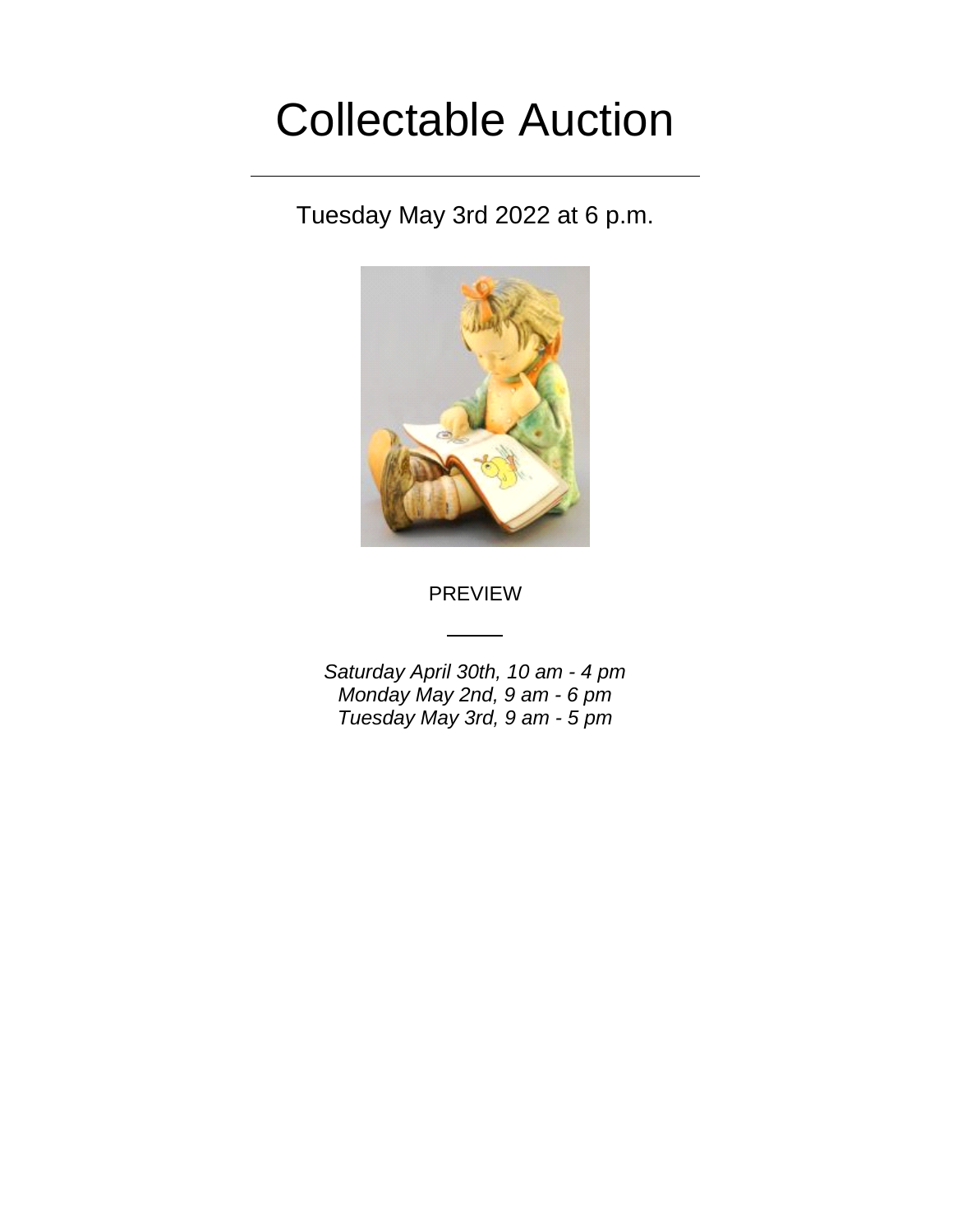## Collectable Auction

Tuesday, May 3rd 2022

**7** 3 Oak Nesting Tables, 19 1/2" High. \$50 - \$80 \$50 - \$100 **8** Satsuma Vase, 23 1/2", Restored. \$50 - \$70 **3** Walnut Open Armchair with Fruit Upholstery, 34 1/2" High. **9** 2 Vintage Photographs Signed Leopold Hugo 12 3/4" x 9 3/4" & 13" x 7 1/2" "Landscapes". \$200 - \$400 \$50 - \$100 **10** Rattan Rocking Chair with Therapeutic Extensible Foot Rest. \$100 - \$200 **1** WWI Era American Cavalry Saddle, Saddle Bag with **11** Brass Storm Lamp, 20" High. \$50 - \$100 **4** Pewter Western Diorama Signed Michael Boyett, 8" x 26" x 14", "The Unconquered", 149/150. **12** Coombes Petite Mahogany Secretary Bookshelf, 54 1/2" High. \$80 - \$100 \$500 - \$700 **13** Painted Photograph Signed C. Horetzky 1873, 15 1/2" x 19 1/2", "Elbow of The SK". \$60 - \$100 Stand & Hat, Repairs Noted. **14** Photo-Charcoal Process Print Signed Leonard Holmes, 13 1/8" x 10 1/8", "Valse Triste". \$100 - \$200 **2** Vintage Spinning Wheel Monogrammed & Dated **5** 2 Decorative Brass Boots, 22" High. **15** Mamod Steam Engine Locomotive, 8 3/4" Length \$50 - \$100 **16** Wilesco Steam Engine Tractor, 11" Length. \$50 - \$100 \$60 - \$120 1949, 27" High. **17** 4 Piece Black Glazed Teapot & Pitcher Set, Tallest 8". \$50 - \$60 **18** Framed Print, 19" x 33", "Victorian Garden Party Scene". \$50 - \$150 **6** Inlaid Ukulele Made By "Sunlight" Includes Rhythm Ring, Tuner & Case, 29" Length. **19** Hand Tinted Photograph Signed Leonard Frank Photo, 18 1/2" x 25 3/8". \$60 - \$100 \$150 - \$300 **20** Victorian Convex Glass Picture of a boy in Bathtub, 23" x 18". \$60 - \$100 \$50 - \$100

| 21 | Blue & White Armchair, 34" High.                                                                |  |
|----|-------------------------------------------------------------------------------------------------|--|
|    | \$50 - \$100                                                                                    |  |
| 22 | Ukulele Made By "Islander" Includes Strap & Case,<br>28" Length.                                |  |
| 23 | $$100 - $200$<br>19th Century Carved Oak 3 Tier Wall Shelf.                                     |  |
| 24 | $$50 - $70$<br>Pastel on Paper Signed Alex Haliburton, 20" x 28                                 |  |
|    | 1/2", "Paper Boy".<br>\$50 - \$100                                                              |  |
| 25 | Vintage Panoramic Photograph of The Pyramids &<br>The Sphinx.                                   |  |
| 26 | $$60 - $100$<br>Firkin End Table, 25 5/8" High.                                                 |  |
| 27 | $$80 - $100$<br>Stoneware German Stein: Munich Reserve, 9"                                      |  |
|    | High.<br>$$80 - $140$                                                                           |  |
| 28 | Prattware "Old Greek" Pattern Coffee & Tea<br>Service, 9 Piece, 7 1/4", Condition Noted.        |  |
| 29 | \$60 - \$120<br>German Porcelain Beer Stein: Bavarian Reserve 3                                 |  |
|    | Company.<br>$$120 - $250$                                                                       |  |
| 30 | Pair of Silver Plated Candlesticks with Hurricane<br>Shades, 9 3/4" Height                      |  |
| 31 | $$50 - $100$<br>Webb Art Glass Jug - Roman Bronze on Blue<br>Iridescent, 1877 Patent, 11" High. |  |
| 32 | $$100 - $150$<br>German Beer Stein: Ludwigsburg Reserve, 12 1/2"                                |  |
|    | High.<br>$$100 - $200$                                                                          |  |
| 33 | 1930 & 1931 Victoria Music Festival Sterling Silver<br>Awards, 1 Carmichael 5 1/8" High.        |  |
|    | $$50 - $60$                                                                                     |  |
| 34 | German Thermometer in The Shape of Trajan's<br>Column, 11" Tall                                 |  |
|    | $$50 - $60$                                                                                     |  |
| 35 | 2 Red Wing Pottery Items: Cookie Jar & Teapot, 10<br>3/4" & 8 3/4" High.<br>$$60 - $100$        |  |
| 36 | German Porcelain Beer Stein with Artillery Motif, 10<br>1/2" High.                              |  |
| 37 | \$120 - \$250<br>2 Pieces of Roseville Pottery, 1 Marked, Largest 8                             |  |
|    | $1/4$ ".<br>$$50 - $100$                                                                        |  |
| 38 | Khorasan Carpet, Approximately 9'7" x 6'4".<br>\$200 - \$400                                    |  |
| 39 | Victorian Mahogany Sideboard, 71 1/2" Wide.<br>$$50 - $100$                                     |  |
| 40 | Goebel Hummel Figurine "Book Worm" No. 79,<br>3/III, 10" High.                                  |  |

\$150 - \$300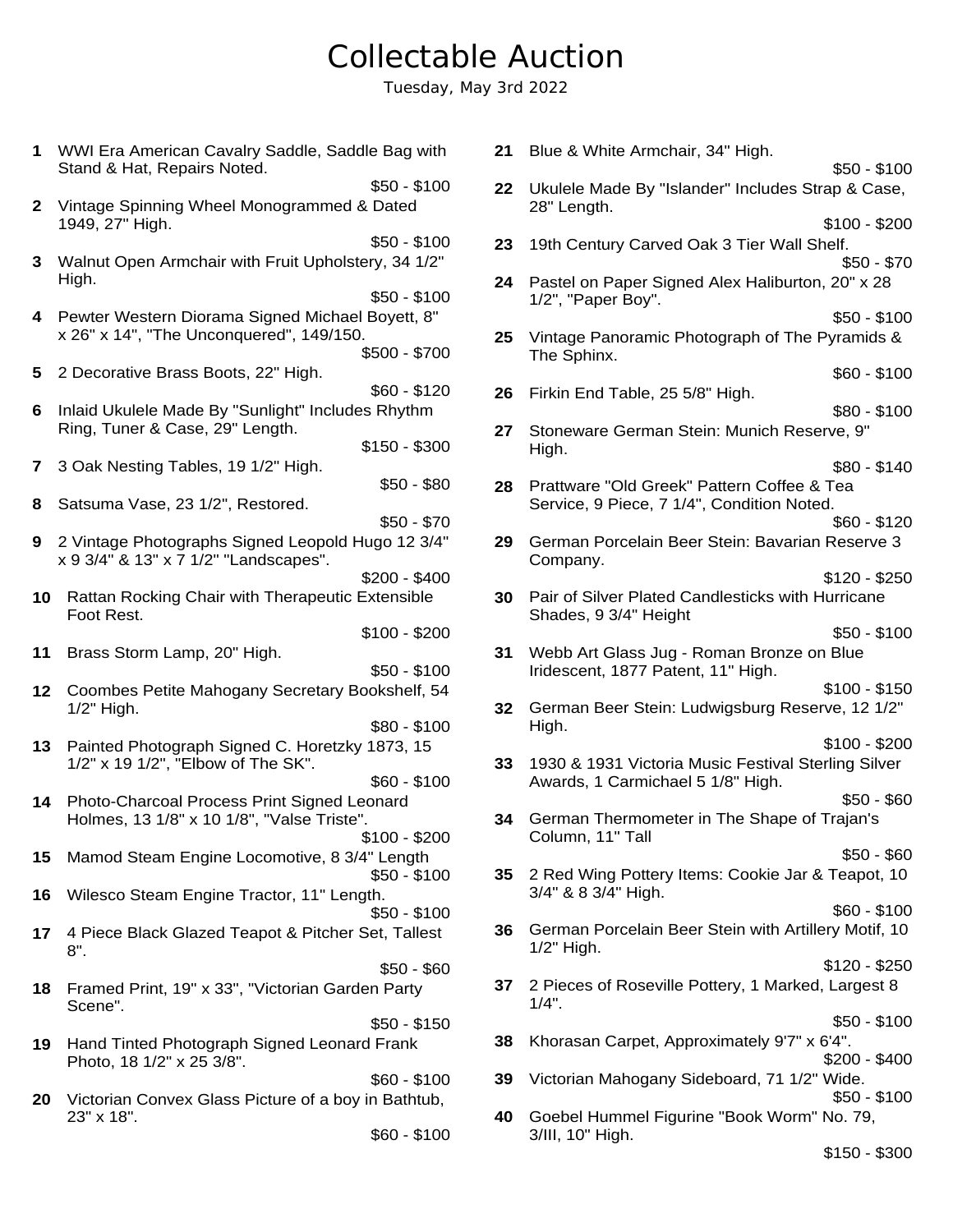| 41       | Western Electric Candlestick Telephone, 11 1/2"<br>High.                                           | 64 | 2 Soapston<br>10 1/2" High         |
|----------|----------------------------------------------------------------------------------------------------|----|------------------------------------|
| 42       | $$60 - $100$<br>Oil Lamp with Milk Glass Base, 22 1/2" High.<br>$$50 - $100$                       | 65 | Pair of Hors<br>31" Length.        |
| 43       | Set of Brass Scales with Weights.<br>$$50 - $100$                                                  | 66 | Collection o                       |
| 44       | Model Ship: Robt. E. Lee, 24" Length.<br>$$50 - $150$                                              | 67 | Vintage Wo                         |
| 45       | 2 Photographs Signed Hugh Frith FRPS 13 1/4" x<br>16", "Gale" & "Outward Bound".                   | 68 | Vintage Joir                       |
| 46       | $$100 - $150$<br>Asian-Style Hand Painted Teapot with 4 Cups &<br>Saucers, Chip Noted.             | 69 | Teddies & a<br>Copper Bed          |
| 47       | $$50 - $100$<br>Model Ship: Canadienne 1855, 36 1/2" Length.                                       | 70 | Collection o                       |
| 48       | $$60 - $120$<br>Wicker Picnic Basket, 15" Wide.<br>$$50 - $60$                                     | 71 | <b>Gold Hudso</b>                  |
| 49       | Walnut Table with Book Rack, 30 1/4" High.<br>\$60 - \$100                                         | 72 | Pair of Snov                       |
| 50       | Hanging Oil Lamp Fixture (Electrified), 14"<br>Diameter.                                           | 73 | Antique Car<br>x 16 1/2".          |
| 51       | $$150 - $250$<br>19th Century Spelter Figure of a Youthful Beauty,<br>19" High.                    | 74 | Buoy Light /                       |
| 52       | $$60 - $120$<br>3 Tier Brass Cruet with 3 Various Plates, 32 1/4"<br>High.                         | 75 | Collection o                       |
| 53       | $$50 - $100$<br>Model Ship: HMS Peregrine, 19" Length.                                             | 76 | Collection o<br>Implements         |
| 54       | $$80 - $120$<br>Pair of Brass Candlesticks, 11 1/2" High.                                          | 77 | C.N. Railwa                        |
| 55       | $$50 - $70$<br>Lanikai Ukuleles Model SPST-S Ukulele.<br>$$50 - $100$                              | 78 | Collection o<br><b>Landing Epl</b> |
| 56       | "Featherwate" Shooting Stick, 34" Length.<br>\$50 - \$60                                           | 79 | David Spen                         |
| 57       | Shooting Stick, 30" Length.<br>$$50 - $60$                                                         | 80 | 4 Piece Wal                        |
| 58       | Leather Suitcase, 27" Wide.<br>$$60 - $100$                                                        | 81 | Unsigned V<br>"Tranquil La         |
| 59<br>60 | Yamaha Pacifica Electric Guitar, 19 1/2" High.<br>$$100 - $150$<br>Collection of Apple Box Lables. | 82 | Photograph<br>$1/4" \times 10",$   |
| 61       | $$50 - $60$<br>Vintage Photo signed W.R. MacKaskill, 9 1/4" x 7                                    | 83 | Marine Ivory                       |
| 62       | 1/4", "Gray Dawn".<br>$$50 - $70$<br>Miniature Brass Cannon, 15" Length.                           | 84 | M. Hohner (                        |
| 63       | $$60 - $120$<br>Oil Lamp with Painted Glass Base, 18 1/2" High.                                    | 85 | Collection o<br>Album (Emp         |
|          | $$50 - $100$                                                                                       |    |                                    |

| , 11 1/2"              | 64 - | 2 Soapstone Carvings, Elephant & Figure, 7 3/4" &<br>10 1/2" High. |
|------------------------|------|--------------------------------------------------------------------|
| $$60 - $100$           |      | $$50 - $60$                                                        |
| -ligh.                 |      | 65 Pair of Horse Traces with Brass & Iron Hardware,                |
| $$50 - $100$           |      | 31" Length.                                                        |
|                        |      | $$50 - $100$                                                       |
| $$50 - $100$           | 66   | Collection of 4 Fire Hose Nozzles, 2-12" & 2-10".                  |
|                        |      | $$70 - $90$                                                        |
| $$50 - $150$           | 67   | Vintage Wood Bound Trunk 38" Wide.                                 |
|                        |      | $$50 - $60$                                                        |
| $131/4"$ x             |      |                                                                    |
|                        | 68   | Vintage Jointed Mohair Teddy Bear By Trudys                        |
| \$100 - \$150          |      | Teddies & a Jointed Mohair Bear By Margaret.                       |
| Cups &                 |      | \$60 - \$100                                                       |
|                        | 69   | Copper Bed Warmer, 49" Length.                                     |
| $$50 - $100$           |      | $$50 - $75$                                                        |
| ength.                 | 70   | Collection of Stamps & Post Cards.                                 |
| $$60 - $120$           |      | \$60 - \$120                                                       |
|                        | 71   | Gold Hudson Bay Blanket, 87" x 64 1/2".                            |
| $$50 - $60$            |      | $$50 - $60$                                                        |
| igh.                   | 72   | Pair of Snowshoes, 42 1/2" Length.                                 |
| $$60 - $100$           |      | $$50 - $60$                                                        |
| 4"                     |      |                                                                    |
|                        | 73.  | Antique Canadiana Pastry Board & Rolling Pin, 33"                  |
|                        |      | x 16 1/2".                                                         |
| \$150 - \$250          |      | $$60 - $100$                                                       |
| al Beauty,             | 74   | Buoy Light / Harbour Marker.                                       |
|                        |      | $$50 - $80$                                                        |
| $$60 - $120$           | 75   | Collection of 3 Gauges & a Thermometer.                            |
| , 32 1/4"              |      | $$100 - $150$                                                      |
|                        | 76   | Collection of Ertl & Other John Deer Tractor & Farm                |
| $$50 - $100$           |      | Implements.                                                        |
|                        |      | $$50 - $100$                                                       |
| $$80 - $120$           | 77   | C.N. Railway Red Signal Lamp, 15" High.                            |
|                        |      | $$50 - $100$                                                       |
| $$50 - $70$            |      |                                                                    |
|                        | 78.  | Collection of Star Trek & Comics with Moon                         |
|                        |      | Landing Ephemera.                                                  |
| $$50 - $100$           |      | $$60 - $100$                                                       |
| h.                     | 79   | David Spencer 4 Point Blanket, 84" x 62".                          |
| $$50 - $60$            |      | $$50 - $60$                                                        |
|                        | 80   | 4 Piece Walnut Frame Settee Suite.                                 |
| $$50 - $60$            |      | $$50 - $100$                                                       |
|                        | 81   | Unsigned Vintage Photograph, 13 1/2" x 7",                         |
| $$60 - $100$           |      | "Tranquil Lake Edge".                                              |
|                        |      | $$50 - $60$                                                        |
| High.<br>\$100 - \$150 | 82   | Photograph Signed W. (William) R. MacAskill, 13                    |
|                        |      |                                                                    |
|                        |      | 1/4" x 10", "Morning Along The Water Front", As                    |
| $$50 - $60$            |      | $$60 - $100$                                                       |
| 9 1/4" x 7             | 83   | Marine Ivory Billikin, 3" High.                                    |
|                        |      | $$50 - $60$                                                        |
| $$50 - $70$            | 84   | M. Hohner Chrometta 8" Harmonica with Case.                        |
|                        |      | $$50 - $60$                                                        |
| $$60 - $120$           | 85   | Collection of Antique Photographs Including an                     |
| /2" High.              |      | Album (Empty).                                                     |
|                        |      | $$60 - $100$                                                       |
| $$50 - $100$           |      |                                                                    |
|                        | 86   | Lumix Camera Lighter in Original Box.                              |
|                        |      | $$50 - $60$                                                        |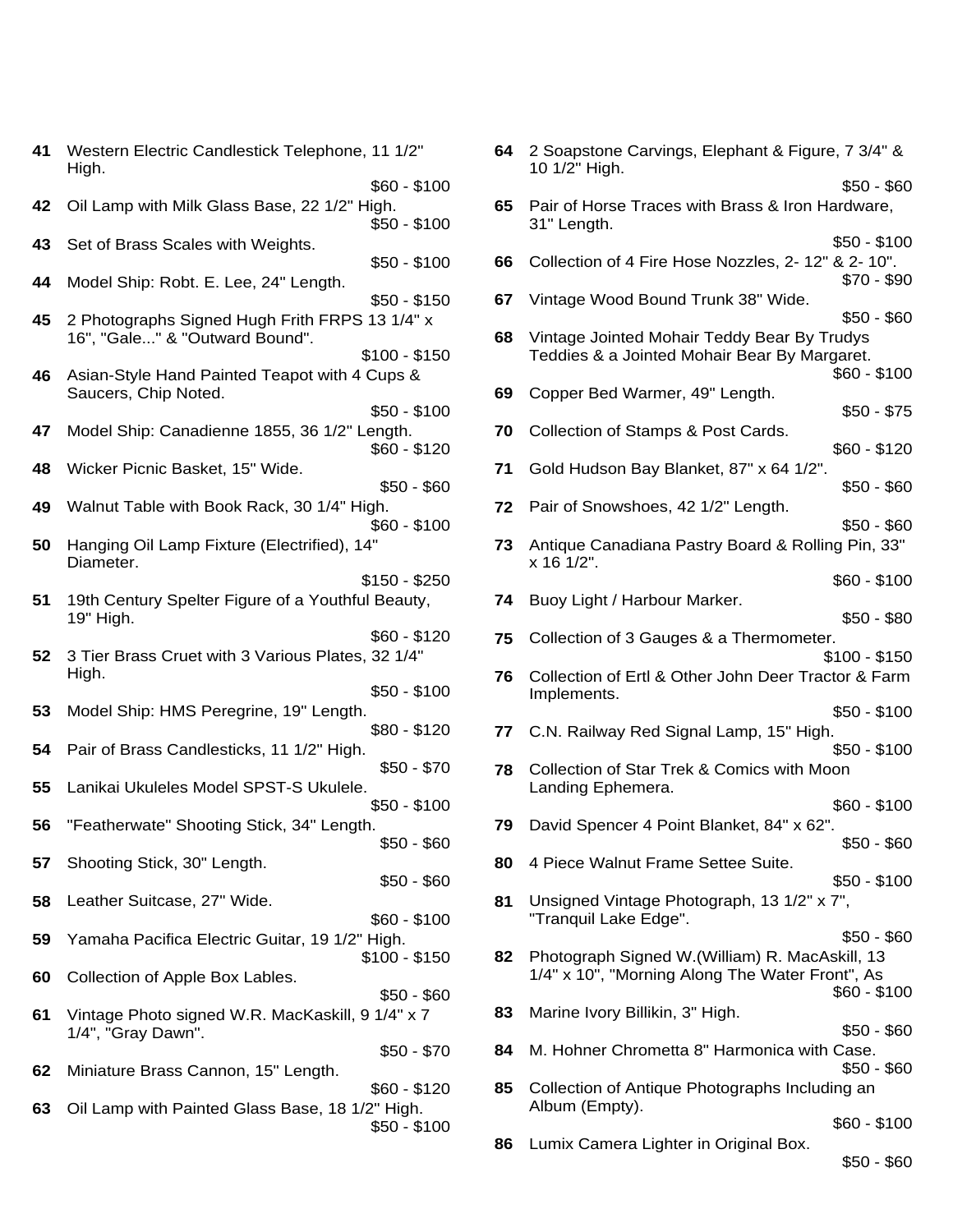| 87  | Collection of 8 Pot Lids, 5" Diameter.<br>$$100 - $200$                                                       | 107 | Carved W<br>$3/4$ ".           |
|-----|---------------------------------------------------------------------------------------------------------------|-----|--------------------------------|
| 88  | 9 Ceramic Commemorative Plaques of British<br>Military Subjects.                                              | 108 | Canvas B                       |
| 89  | $$100 - $200$<br>Jewellery Box with Various Sterling/ Plated/<br>Smokey Quartz/ Sundries.                     | 109 | German I<br><b>Artillery R</b> |
| 90  | $$50 - $100$<br>Steiff German Shepherd, Lacking Button, 4 5/8"<br>High.                                       | 110 | Collection                     |
| 91  | $$50 - $60$<br>Marston USA "Postmaster 191" Bull Dog Letter                                                   | 111 | 5 Presse                       |
|     | Rack.<br>$$50 - $60$                                                                                          | 112 | Collection<br>High.            |
| 92  | Schuco Germany Toy Clown with Hat & Violin,<br>Circa 1930's.<br>$$80 - $100$                                  | 113 | Collection<br>Royal Be         |
| 93  | Black Americana Coin Bank, 6 1/2".<br>$$60 - $100$                                                            | 114 | Collection                     |
| 94  | Claymore-Style Sword & Scabbard, 40" Length.<br>$$60 - $150$                                                  | 115 | Collection                     |
| 95  | Collection of 10 Food & Condiment Pot Lids (Some<br>with Bases).                                              |     | Plate.                         |
| 96  | $$100 - $200$<br>Brass Fire Hose Nozzle, 14 3/4" Length.                                                      | 116 | <b>Red Huds</b>                |
| 97  | $$60 - $100$<br>Wood Carving of a Surveyor Signed E. Schultes,                                                | 117 | Lincoln T                      |
|     | 14" High.<br>$$75 - $125$                                                                                     | 118 | <b>Todd Bro</b><br>Lapel Pin   |
| 98  | Pastel on Paper Signed (Gerda) Christoffersen, 25<br>1/4" x 19 1/4", "First Nations Portrait".<br>$$50 - $60$ | 119 | Stove Top                      |
| 99  | Collection of Chinese Famille Rose Porcelain,<br>Platter 12 1/8" Wide.                                        | 120 | Collection<br>Jar, 5 Pie       |
| 100 | $$50 - $100$<br>7 Various Decorative Glass Pieces, Largest 7 3/4"<br>High.                                    | 121 | Collection<br>Tallest 10       |
| 101 | $$50 - $100$<br>Collection of Medalta Pottery, Largest 13 1/2"<br>Diameter.                                   | 122 | Collection                     |
| 102 | $$50 - $100$<br>Collection of 11 Emily Carr Books.                                                            | 123 | Box of Pa                      |
| 103 | $$50 - $60$<br>Mid. 19th Century Walnut Box, 16" Wide, As<br>Found.                                           | 124 | German I<br>High.              |
| 104 | $$60 - $100$<br>Inlaid Backgammon Board Includes Dice &                                                       | 125 | Collection<br>Patterns,        |
| 105 | Pieces, 15 3/4".<br>$$60 - $120$<br>Stoneware Jug, Unmarked, 11 1/4" High.                                    | 126 | Collection<br>Figurines        |
| 106 | $$50 - $60$<br>2 Oak End Tables with Night Stand, 25 3/4" High.<br>$$60 - $120$                               | 127 | Jewellery<br>Jewellerv         |

| \$100 - \$200              |     | 107 Carved Wood Bird Figure Signed Yome Label, 13<br>$3/4$ ".                           |  |
|----------------------------|-----|-----------------------------------------------------------------------------------------|--|
| <b>British</b>             |     | $$50 - $60$                                                                             |  |
| \$100 - \$200              | 108 | Canvas Bucket, 10" High.<br>$$50 - $60$                                                 |  |
| ed/                        | 109 | German Porcelain Beer Stein: Wurttemberg<br>Artillery Reserve, 11" High.                |  |
| $$50 - $100$               |     | $$120 - $250$                                                                           |  |
| າ, 4 5/8"                  | 110 | Collection of 13 Watches in Various Conditions.<br>$$80 - $150$                         |  |
| $$50 - $60$<br>g Letter    | 111 | 5 Pressed Milk Glass Baskets, Largest 3" x 4 1/2".<br>$$60 - $120$                      |  |
| $$50 - $60$                | 112 | Collection of 9 Beer Steins & Mugs, Tallest 6 1/2"<br>High.                             |  |
| Violin,                    |     | $$100 - $200$                                                                           |  |
| $$80 - $100$               | 113 | Collection of 3 Dog Figurines: 1 Royal Doulton & 2<br>Royal Belvedere, Tallest 8 1/2".  |  |
| $$60 - $100$               | 114 | $$50 - $80$<br>Collection of 6 Pieces of Blue & White Pottery.                          |  |
| Length.                    |     | \$50 - \$80                                                                             |  |
| \$60 - \$150<br>Lids (Some | 115 | Collection of Bunnykins, 3 Cups & Saucers & a<br>Plate.                                 |  |
| \$100 - \$200              |     | $$50 - $60$                                                                             |  |
|                            | 116 | Red Hudson's Bay 4 Point Blanket, 74" x 60".<br>\$50 - \$60                             |  |
| $$60 - $100$               | 117 | Lincoln Toys Ladder Truck, 16" Length.                                                  |  |
| Schultes,                  |     | $$80 - $160$                                                                            |  |
| $$75 - $125$               | 118 | Todd Brooker Poster with a Collection of Skiing<br>Lapel Pins.                          |  |
| ffersen, 25                |     | $$60 - $120$                                                                            |  |
| $$50 - $60$                | 119 | Stove Top Espresso Maker, 8" High.<br>$$50 - $100$                                      |  |
| elain,                     | 120 | Collection of Serving Dishes with Teapot & Coffee<br>Jar, 5 Pieces.                     |  |
| $$50 - $100$               |     | $$50 - $100$                                                                            |  |
| rgest 7 3/4"               | 121 | Collection of 6 German Steins/ Pitchers & a Bottle,<br>Tallest 10".                     |  |
| $$50 - $100$               |     | $$50 - $100$                                                                            |  |
| 13 1/2"                    | 122 | Collection of Wall Mounted Shoe Lasts, 22" Wide.<br>$$60 - $100$                        |  |
| $$50 - $100$               | 123 | Box of Paper Ephemera.<br>$$50 - $60$                                                   |  |
| $$50 - $60$<br>le, As      | 124 | German Beer Stein: Grenadier Regiment, 11"<br>High.                                     |  |
| $$60 - $100$               |     | $$100 - $200$                                                                           |  |
| e &                        | 125 | Collection of 6 Prattware Teapots & Pots, Various<br>Patterns, Condition Noted, 4 1/2". |  |
| $$60 - $120$               | 126 | $$50 - $100$<br>Collection of 13 Pieces of Royal Doulton and other                      |  |
| ıh.                        |     | Figurines.                                                                              |  |
| $$50 - $60$                |     | $$70 - $150$                                                                            |  |
| 3/4" High.<br>$$60 - $120$ | 127 | Jewellery Box with Various Sterling Silver & Other<br>Jewellery Items.                  |  |

\$50 - \$100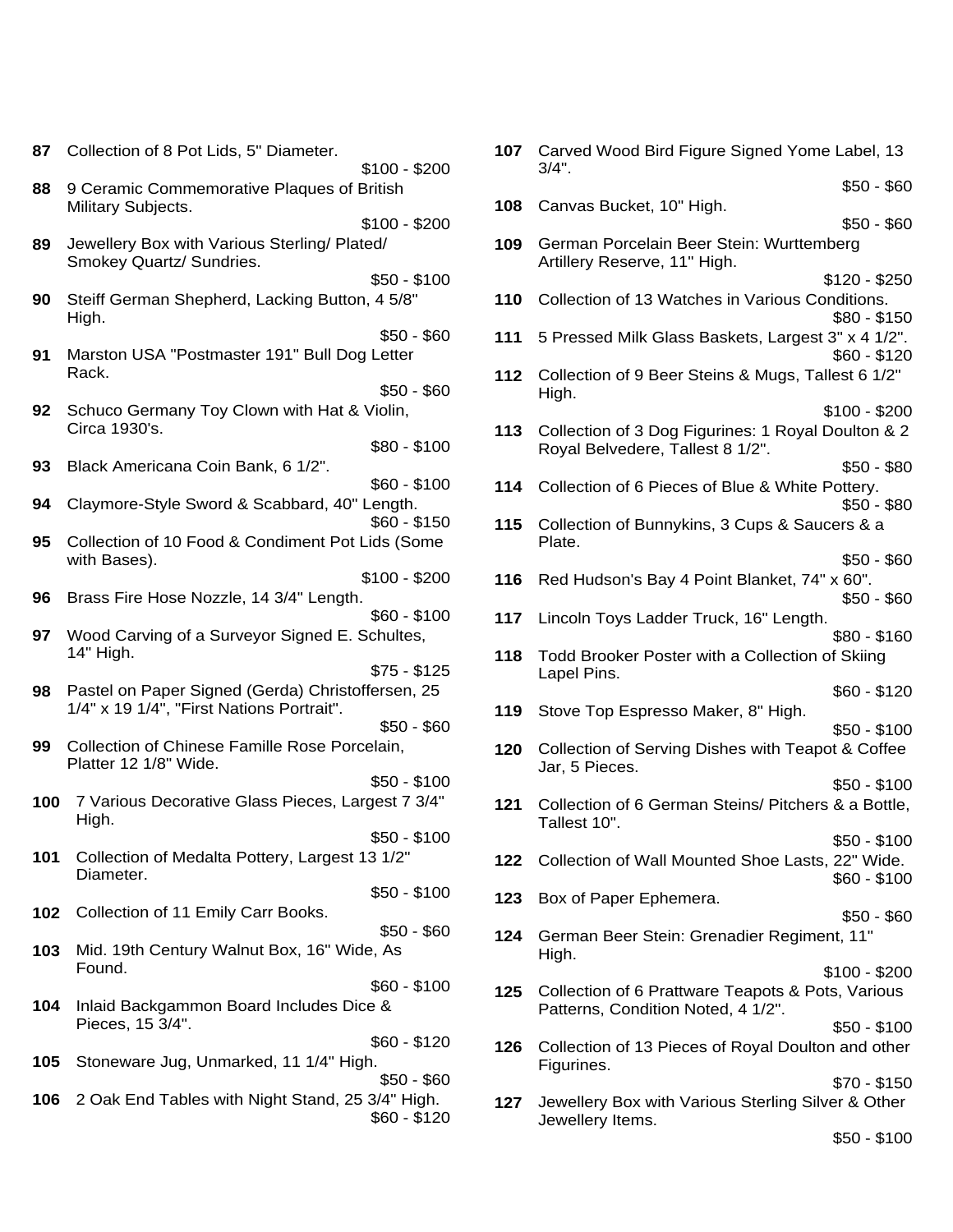|     | 128 Collection of Various Belleek Porcelain Wares (20<br>Pieces), largest 4 1/2" High. | 149. | Collection of Ink Bottles, Jars & Insulators, 2"-14".<br>$$50 - $100$ |
|-----|----------------------------------------------------------------------------------------|------|-----------------------------------------------------------------------|
|     | $$100 - $200$                                                                          |      | 150 Photograph Signed L.G. Saunders ARPS 13" x 10                     |
| 129 | Collection of 7 Watches in Various Conditions.                                         |      | 1/8", "Tamarack Roses EMMA Lake".                                     |
|     | $$80 - $150$                                                                           |      | $$50 - $60$                                                           |
| 130 | Limited Edition Print Signed Mike Bruce, 10 1/2" x                                     | 151  | <b>Bakelite Chess Set.</b>                                            |
|     | 13 1/2", "Harley Davidson 1919 Model J", 4/                                            |      | $$50 - $60$                                                           |
|     | $$60 - $100$                                                                           |      | <b>152</b> Collection of Antique Leather Gloves.                      |
|     | 131 Collection of 5 Framed Maps of Northern Ireland,                                   |      | $$50 - $60$                                                           |
|     | 9" x 13 1/2".                                                                          |      | 153 Mazda Christmas Lights with Advertising Box, 12                   |
|     | $$60 - $120$                                                                           |      | $1/2$ " Length.                                                       |
|     | 132 3 Satin Finish Goblets: Deep Purple- Black/ Lime/                                  |      | $$50 - $80$                                                           |
|     | Pink, 11" High.                                                                        |      | 154 Pair of Canadian Military Binoculars with Original                |
|     | $$50 - $100$                                                                           |      | Case.                                                                 |
| 133 | Model Ship: Uncle Sam, 18 1/2" Length.                                                 |      | $$50 - $60$                                                           |
|     | $$80 - $120$                                                                           | 155  | Eastlake Spindle Inset Settee, 55 1/2" wide.                          |
|     | 134 Pair of German Stoneware Beer Depicting Hunting                                    |      | $$100 - $200$                                                         |
|     | Scenes, 11 1/2"H.                                                                      |      | 156 Pair of Stoneware Beer Steins, 10" High.                          |
|     | $$100 - $200$                                                                          |      | $$80 - $160$                                                          |
| 135 | Collection of Japanese Porcelain Serving Dishes,                                       | 157  | Model Ship: Polaris, 19" Length.                                      |
|     | Largest 16".                                                                           |      | $$50 - $100$                                                          |
|     | $$50 - $60$                                                                            |      | 158 Collection of Various Belleek Porcelain Wares (15                 |
| 136 | Vintage Walnut Kitchen Sideboard.                                                      |      | Pieces), Largest 4 1/2" High.                                         |
|     | $$100 - $200$                                                                          |      | $$100 - $200$                                                         |
| 137 | Collection of Royal Bayreuth and Neo-Classical                                         | 159  | Walnut Double Door Cabinet, 47 1/2" Wide.                             |
|     | Designed China.<br>$$50 - $70$                                                         |      | $$150 - $200$                                                         |
|     | German Marquetry Panel By H. Lachmann, 12                                              |      | 160 Collection of 4 Prints of The Great Exhibition,                   |
| 138 | $1/2$ " x 14 7/8".                                                                     |      | London, 11 1/2" x 20".                                                |
|     | $$50 - $60$                                                                            |      | $$70 - $140$                                                          |
| 139 | Massachusetts 3rd May 1796 Probate Document,                                           | 161  | Mar Toys "Sand" Dump Truck, 10" Length.                               |
|     | Framed, 12 5/8" x 8".                                                                  |      | $$80 - $160$                                                          |
|     | $$60 - $100$                                                                           | 162  | "The Beatles on Apple" 45: Revolution and Hey<br>Jude                 |
| 140 | Engraving of Paris-1857, Le Port Saint-Michael,                                        |      | $$50 - $60$                                                           |
|     | After Lancelot & Meason, 9 1/2" x 18 1/2".                                             |      | 163 Collection of .925 & Other Jewellery Items.                       |
|     | $$50 - $60$                                                                            |      | $$50 - $100$                                                          |
| 141 | Kashmir Carpet, Approximately 13' x 9'9".                                              |      | 164 Collection of Goss Porcelain with Transfer Printed                |
|     | $$500 - $750$                                                                          |      | Scene, 29 Pieces.                                                     |
| 142 | Blanket in Box, 79" x 69".                                                             |      | $$60 - $150$                                                          |
|     | $$50 - $60$                                                                            | 165  | Masonic Walking Stick, "Hiram 14 1891-1991", 34                       |
| 143 | Embroidered Armchair, 41" High.                                                        |      | 1/2" Length.                                                          |
|     | $$50 - $80$                                                                            |      | $$50 - $60$                                                           |
| 144 | 4 19th Century Round & Oval Framed Prints,                                             | 166  | Book: "The Picturesque West" H.L. Williams, New                       |
|     | Largest $5" \times 4"$ .                                                               |      | York Hurst & Company, Circa 1891.                                     |
|     | $$80 - $160$                                                                           |      | $$50 - $60$                                                           |
| 145 | German Porcelain Beer Stein: Stuttgart 6th                                             |      | 167 Hinged Case with Various Sterling Silver & Other                  |
|     | Company, 11" High.                                                                     |      | Jewellery Items.                                                      |
|     | $$120 - $250$                                                                          |      | $$50 - $60$                                                           |
| 146 | Model Ship: Baltimore Clipper 1850, 19 1/2"                                            |      | 168 Antler Handle Cigar Cutter (9 1/4"L) & an Ashtray.                |
|     | Length.                                                                                |      | $$50 - $60$                                                           |
|     | $$50 - $100$                                                                           | 169  | Collection of Various Vintage Pins: Political/Rock/                   |
| 147 | Carved Wood Panda Bear, 12" x 7" x 8".                                                 |      | Various.                                                              |
|     | $$50 - $60$                                                                            |      | $$50 - $100$                                                          |
| 148 | Walnut Parlor Table, 28 1/2" High.<br>$$50 - $60$                                      |      |                                                                       |
|     |                                                                                        |      |                                                                       |

| Wares (20                              | 149 | Collection of Ink Bottles, Jars & Insulators, 2"-14".<br>$$50 - $100$                |
|----------------------------------------|-----|--------------------------------------------------------------------------------------|
| \$100 - \$200<br>ditions.              | 150 | Photograph Signed L.G. Saunders ARPS 13" x 10<br>1/8", "Tamarack Roses EMMA Lake".   |
| \$80 - \$150<br>э, 10 1/2" х<br>J", 4/ | 151 | \$50 - \$60<br><b>Bakelite Chess Set.</b>                                            |
| \$60 - \$100<br>rn Ireland,            | 152 | \$50 - \$60<br>Collection of Antique Leather Gloves.<br>$$50 - $60$                  |
| $$60 - $120$                           | 153 | Mazda Christmas Lights with Advertising Box, 12<br>1/2" Length.                      |
| lack/Lime/<br>$$50 - $100$             | 154 | \$50 - \$80<br>Pair of Canadian Military Binoculars with Original<br>Case.           |
| ٦.<br>$$80 - $120$<br>ting Hunting     | 155 | \$50 - \$60<br>Eastlake Spindle Inset Settee, 55 1/2" wide.<br>\$100 - \$200         |
| \$100 - \$200                          | 156 | Pair of Stoneware Beer Steins, 10" High.<br>$$80 - $160$                             |
| ng Dishes,                             | 157 | Model Ship: Polaris, 19" Length.<br>$$50 - $100$                                     |
| $$50 - $60$<br>\$100 - \$200           | 158 | Collection of Various Belleek Porcelain Wares (15<br>Pieces), Largest 4 1/2" High.   |
| Classical                              | 159 | \$100 - \$200<br>Walnut Double Door Cabinet, 47 1/2" Wide.<br>$$150 - $200$          |
| $$50 - $70$<br>ann, 12                 | 160 | Collection of 4 Prints of The Great Exhibition,<br>London, 11 1/2" x 20".            |
| $$50 - $60$<br>Document,               | 161 | $$70 - $140$<br>Mar Toys "Sand" Dump Truck, 10" Length.<br>$$80 - $160$              |
| $$60 - $100$                           | 162 | "The Beatles on Apple" 45: Revolution and Hey<br>Jude                                |
| -Michael,<br>/2".<br>$$50 - $60$       | 163 | $$50 - $60$<br>Collection of .925 & Other Jewellery Items.<br>$$50 - $100$           |
| 9".<br>\$500 - \$750                   |     | 164 Collection of Goss Porcelain with Transfer Printed<br>Scene, 29 Pieces.          |
| $$50 - $60$                            | 165 | \$60 - \$150<br>Masonic Walking Stick, "Hiram 14 1891-1991", 34<br>1/2" Length.      |
| $$50 - $80$                            |     | $$50 - $60$                                                                          |
| Prints,                                | 166 | Book: "The Picturesque West" H.L. Williams, New<br>York Hurst & Company, Circa 1891. |
| $$80 - $160$<br>∶6th                   | 167 | $$50 - $60$<br>Hinged Case with Various Sterling Silver & Other<br>Jewellery Items.  |
| \$120 - \$250<br>) 1/2"                | 168 | \$50 - \$60<br>Antler Handle Cigar Cutter (9 1/4"L) & an Ashtray.                    |
| $$50 - $100$                           | 169 | \$50 - \$60<br>Collection of Various Vintage Pins: Political/ Rock/                  |
| ш<br>$$50 - $60$                       |     | Various.<br>$$50 - $100$                                                             |
|                                        |     |                                                                                      |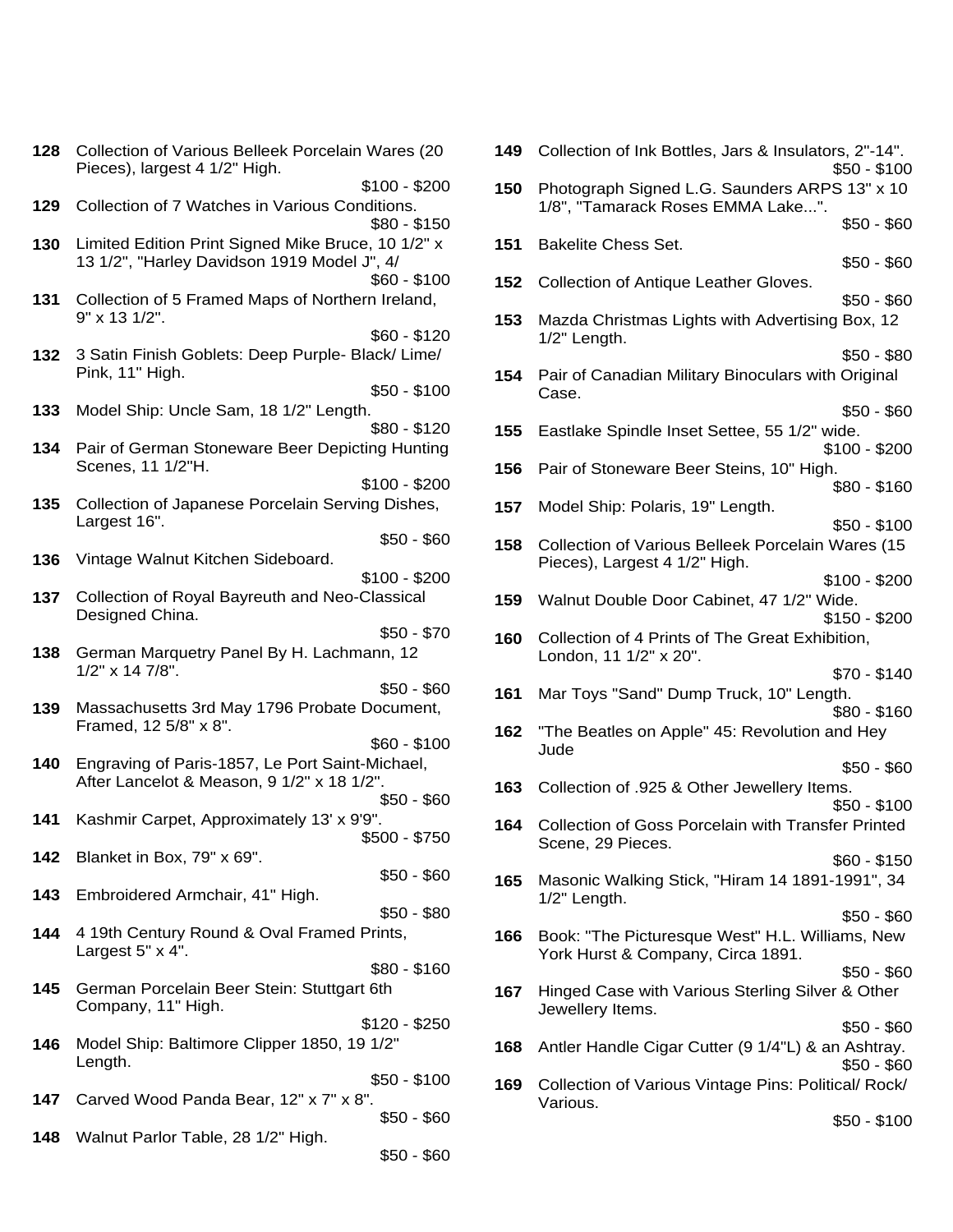| 170        | Vintage Coro Rhinestone Necklace with Box & a<br>American Whiting & Davis Cameo Pendant & Earr<br>$$60 - $100$ | 193 | Movie Poster "Blade Runner"<br>1/4" x 26 1/4".                    |
|------------|----------------------------------------------------------------------------------------------------------------|-----|-------------------------------------------------------------------|
| 171        | Vintage Cast Metal "David Nicholson" Lorry &<br>Krans Trail Car, 7 1/2"L.                                      | 194 | Vintage Automobile Tinted Pl<br>Frame, 3 7/8" x 10 5/8".          |
| 172        | $$50 - $60$<br>Collection of Revell Model Soldiers.<br>$$150 - $200$                                           | 195 | Indistinctly Signed Vintage Pl<br>1/4", "Elora, ONT.".            |
| 173        | Collection of Crested Goss Porcelain.<br>$$50 - $120$                                                          | 196 | <b>Reproduction Ancient Scottis</b>                               |
| 174        | Collection of 15 Watches in Various Conditions.<br>$$80 - $160$                                                |     | 19" Diameter.                                                     |
| 175        | 3 Koala Bear Stuffies, Largest 11" High.<br>$$50 - $60$                                                        | 197 | Collection of Furs.                                               |
| 176        | Maddox Pottery Pottery Duck Lamp, No Bulb/<br>Cord.                                                            | 198 | Dining Room Chair with Arms                                       |
| 177        | $$50 - $60$<br>2 Mailing Pottery Tea Jars with Lids, Tallest 7 1/2".<br>$$60 - $120$                           | 199 | Lot of 2 Fireplace Tools & 2 H<br>Brass Knobs.                    |
| 178        | Pair of Unsigned Vintage Panoramic Photographs,<br>6" x 16", "Mountainous Vistas".                             | 200 | Pair of Oil Lamps.                                                |
| 179        | $$60 - $100$<br>Royal Albert "Old Country Roses" Bone China<br>Dinner Service.                                 | 201 | German Porcelain Stein: 10th<br>12 1/2" High.                     |
| 180        | $$300 - $400$<br>Oak Welsh Dresser, 60" Wide.                                                                  | 202 | 2 Gimbaled Brass Hurricane<br>Lantern, Approximately 13 1/        |
| 181        | $$400 - $600$<br>Japanese Doll in Case, 16 1/2" High.<br>$$50 - $60$                                           | 203 | Collection of 24 Pot Lids, Sor<br>Diameter.                       |
| 182        | Collection of Belleek Plates, Largest 9" Diameter.<br>$$50 - $60$                                              | 204 | Collection of Prattware: 3 Cup<br>Trivets/ 3 Jugs (1 Covered), 0  |
| 183        | Small European Demi John Bottle.<br>$$50 - $80$                                                                | 205 | Lincoln Toys "Philwood Busy                                       |
| 184<br>185 | Round Pedestal Table, 26" x 20".<br>$$50 - $60$<br>Movie Poster "Apocalypse Now", 39" x 27".                   |     | 17" Length.                                                       |
| 186        | $$50 - $100$<br>Unsigned Oil on Canvas, 7 5/8" x 9 3/8", "Donkey                                               | 206 | 5 Printed Ware Pitchers, Som<br>High.                             |
|            | & Rooster".<br>$$50 - $60$                                                                                     | 207 | Columbia Grafanola Gramopl                                        |
| 187        | Needlework Sampler, 16 1/2" x 8 1/2", Fading<br>Noted.<br>$$50 - $60$                                          | 208 | <b>Collection of Silver Plated Se</b><br>11" High.                |
| 188        | 4 Needle Points, 3 Round & 1 Square.<br>$$50 - $100$                                                           | 209 | <b>Collection of Thomas Bewick</b>                                |
| 189        | Nora Wellings & Merry Thought Toys, 5 Pieces.<br>$$50 - $60$                                                   | 210 | Pottery Including 3 Books.<br><b>Tabriz Carpet, Approximately</b> |
| 190        | German Silver Dragon Picture Frame, 10" High.<br>\$50 - \$80                                                   | 211 | 3 Pieces of Slag Glass, 4 3/4                                     |
| 191        | Eaton Singer Treadle Sewing Machine, 30" High.<br>$$50 - $150$                                                 | 212 | Lot of Various Coinage.                                           |
| 192        | 2 Porcelain Head Dolls & a Group of Various Dolls<br>& Parts.<br>$$60 - $100$                                  | 213 | Tin Truck, Unmarked, No Tra                                       |
|            |                                                                                                                |     |                                                                   |

| h Box & a<br>dant & Earr      |     | 193 Movie Poster "Blade Runner The Final Cut", 38<br>$1/4$ " x 26 $1/4$ ".                   |  |
|-------------------------------|-----|----------------------------------------------------------------------------------------------|--|
| \$60 - \$100                  |     | $$50 - $100$                                                                                 |  |
| _orry &                       | 194 | Vintage Automobile Tinted Photograph in Period<br>Frame, 3 7/8" x 10 5/8".                   |  |
| $$50 - $60$                   |     | $$50 - $60$                                                                                  |  |
| \$150 - \$200                 | 195 | Indistinctly Signed Vintage Photograph, 9 1/2" x 6<br>1/4", "Elora, ONT.".                   |  |
|                               |     | $$50 - $60$                                                                                  |  |
| $$50 - $120$<br>nditions.     | 196 | Reproduction Ancient Scottish "TARGE" Shield,<br>19" Diameter.                               |  |
| $$80 - $160$                  |     | $$100 - $200$                                                                                |  |
| $$50 - $60$                   | 197 | Collection of Furs.<br>$$70 - $140$                                                          |  |
| o Bulb/                       | 198 | Dining Room Chair with Arms, 33" High.                                                       |  |
|                               |     | $$50 - $60$                                                                                  |  |
| $$50 - $60$<br>allest 7 1/2". | 199 | Lot of 2 Fireplace Tools & 2 Harness Parts with<br>Brass Knobs.                              |  |
| $$60 - $120$                  |     | $$100 - $150$                                                                                |  |
| hotographs,                   | 200 | Pair of Oil Lamps.                                                                           |  |
|                               |     | $$50 - $70$                                                                                  |  |
| $$60 - $100$<br>e China       | 201 | German Porcelain Stein: 10th Reserve Regiment,<br>12 1/2" High.                              |  |
|                               |     | $$100 - $200$                                                                                |  |
| \$300 - \$400                 | 202 | 2 Gimbaled Brass Hurricane Lamps & a Dietz<br>Lantern, Approximately 13 1/2" Length.         |  |
| \$400 - \$600                 |     | \$50 - \$70                                                                                  |  |
|                               | 203 | Collection of 24 Pot Lids, Some with Bases, 4 1/4"                                           |  |
| $$50 - $60$                   |     | Diameter.                                                                                    |  |
| Diameter.                     |     | $$100 - $200$                                                                                |  |
| $$50 - $60$                   | 204 | Collection of Prattware: 3 Cups & Saucers/2<br>Trivets/ 3 Jugs (1 Covered), Condition Noted. |  |
| $$50 - $80$                   |     | $$80 - $150$                                                                                 |  |
|                               | 205 | Lincoln Toys "Philwood Busy Body" Dump Truck,                                                |  |
| $$50 - $60$                   |     | 17" Length.                                                                                  |  |
| 27".                          |     | $$100 - $200$                                                                                |  |
| \$50 - \$100                  | 206 | 5 Printed Ware Pitchers, Some Covered, Tallest 9"<br>High.                                   |  |
| ", "Donkey                    |     | $$50 - $100$                                                                                 |  |
|                               | 207 | Columbia Grafanola Gramophone & Disc.                                                        |  |
| $$50 - $60$                   |     | $$60 - $100$                                                                                 |  |
| Fading                        | 208 | Collection of Silver Plated Serving Wares, Largest                                           |  |
| $$50 - $60$                   |     | 11" High.                                                                                    |  |
|                               |     | $$80 - $160$                                                                                 |  |
| $$50 - $100$                  | 209 | <b>Collection of Thomas Bewick "Sporting Scenes"</b><br>Pottery Including 3 Books.           |  |
| 5 Pieces.                     |     | $$80 - $160$                                                                                 |  |
| $$50 - $60$                   | 210 | Tabriz Carpet, Approximately 9'4" x 6'6".                                                    |  |
| 10" High.<br>$$50 - $80$      |     | $$125 - $175$                                                                                |  |
| , 30" High.                   | 211 | 3 Pieces of Slag Glass, 4 3/4".                                                              |  |
| $$50 - $150$                  |     | \$50 - \$70                                                                                  |  |
| arious Dolls                  | 212 | Lot of Various Coinage.<br>$$50 - $60$                                                       |  |
|                               | 213 | Tin Truck, Unmarked, No Trailer, 9" Length.                                                  |  |
| $$60 - $100$                  |     | $$50 - $60$                                                                                  |  |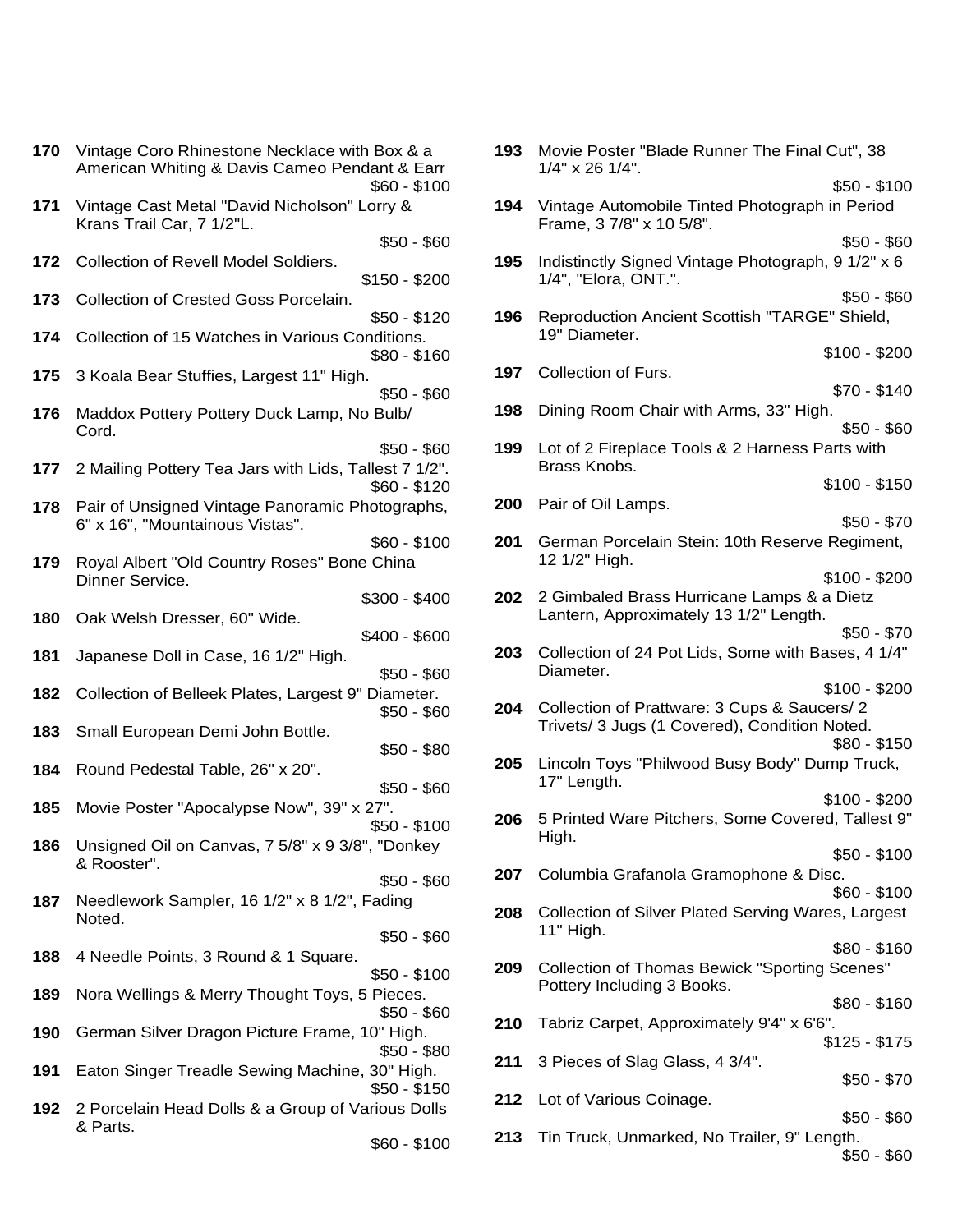|     | 214 Regal Mineral Water Co. Ginger Beer Bottle, 6<br>3/4" High.                                                    | 235 | 8 Pieces of B<br>Largest 7" Dia        |
|-----|--------------------------------------------------------------------------------------------------------------------|-----|----------------------------------------|
| 215 | $$50 - $80$<br><b>Collection of Carved Bone (Sterling Ferrules)</b><br>Pickle Fork, Button Hook, Glove Stretcher & | 236 | Air Navigatior<br>1/2" Length.         |
| 216 | Knives.<br>$$60 - $100$<br>Collection of Various Buttons Including Mother of                                       | 237 | Collection of \<br>Muse, Approx        |
|     | Pearl in Jar & Bottle.<br>$$60 - $80$                                                                              | 238 | Collection of                          |
| 217 | Pair of Canadian No.2 MK2/5 47490 Binoculars &<br>Case.<br>$$50 - $60$                                             | 239 | German Beer                            |
| 218 | 2 Pendelfin Ware Witches, 8" Wide.<br>$$50 - $60$                                                                  | 240 | Art Deco Tin I                         |
| 219 | Lincoln Toys "Ice Delivery" Truck, 13" Length.<br>$$100 - $200$                                                    | 241 | Medalta Potte<br>Club, 7 1/2" D        |
| 220 | 4 Press Slag Glass Vases, 1 Stemmed, 5 1/2"<br>High.                                                               | 242 | 2 Antique Por                          |
| 221 | $$60 - $120$<br>Collection of International Coins & Notes.<br>$$60 - $120$                                         | 243 | Pair of Slag G<br>High, Losses         |
| 222 | Collection of Marx "Famous Canadian" Figures,<br>Approximently 50 Figures.                                         | 244 | Collection of 1                        |
| 223 | $$100 - $150$<br>Collection of 8 Compact, Tins & Make-up Items,                                                    |     | Noted/As For                           |
| 224 | Largest 5" Diameter.<br>$$60 - $120$<br>Collection of Various Coins & Notes.                                       | 245 | <b>Charles Mintz</b><br>Tots", Label \ |
| 225 | $$50 - $60$<br>RCAF "Six Ardee" Cushion Cover & 2 Medals.                                                          | 246 | Vintage Photo<br>$1/8$ " x 9 $1/8$ ",  |
| 227 | $$50 - $70$<br>Pair of Plates with Bruce Bairnsfather Comic                                                        | 247 | Unsigned Vin                           |
| 228 | Images, 7 1/2"D.<br>$$50 - $80$<br>Collection of Georgian & Victorian Eye Glasses &                                | 248 | "Rocky Moun<br>Vintage Photo           |
|     | Cases, Some Silver.<br>$$60 - $100$                                                                                |     | $1/4$ " x 9 $1/4$ ",                   |
| 229 | Collection of Various Miniature Shoes, Sad Iron,<br>Candlestick & Redware Jug.                                     | 249 | <b>Hand Knotted</b><br>12'1" x 18'4"   |
| 230 | $$50 - $60$<br>3 Glass Pitchers (2 Slag Glass), 5 3/4" High.<br>$$50 - $100$                                       | 250 | Model Ship: C<br>Length.               |
| 231 | Collection of Costume Jewellery.<br>$$50 - $60$                                                                    | 251 | 3 Parian Bust                          |
| 232 | Lincoln Toys "Auto Transport" Truck, 25" Length.<br>$$150 - $250$                                                  | 252 | <b>Armand Mars</b>                     |
| 233 | Collection of World Currency & a Silver Dutch<br>1961 Coin.                                                        | 253 | 1/4" High, As<br>3 Mailing Pott        |
| 234 | $$60 - $100$<br>3 Sterling Silver & Green Depression Glass Sorbet<br>Cups, Marked, 50 Grams.                       |     | $1/2$ ".                               |
|     | $$50 - $60$                                                                                                        |     | 254 3 Pieces of P                      |

| 3ottle, 6                 | 235 | 8 Pieces of Belleek Porcelain, 5 Black Mark,<br>Largest 7" Diameter.                   |
|---------------------------|-----|----------------------------------------------------------------------------------------|
| $$50 - $80$               |     | $$100 - $200$                                                                          |
| rrules)                   | 236 | Air Navigation Device, Dead Reckoning Tool, 11                                         |
| her &                     |     | 1/2" Length.<br>$$50 - $70$                                                            |
| $$60 - $100$              | 237 | Collection of Vintage Photographs of a Young                                           |
| Mother of                 |     | Muse, Approximately 9 Largest 6" High.                                                 |
|                           |     | \$60 - \$100                                                                           |
| $$60 - $80$<br>noculars & | 238 | Collection of 7 Parian Busts, Largest 6 1/2" High.<br>$$50 - $100$                     |
| $$50 - $60$               | 239 | German Beer Stein: Kaiser Wilhelm II, 9 1/2" High.<br>$$100 - $200$                    |
|                           | 240 | Art Deco Tin Dump Truck, 13 1/4" Length.                                               |
| $$50 - $60$               |     | \$50 - \$100                                                                           |
| ength.<br>\$100 - \$200   | 241 | Medalta Potteries 1953 Calendar Plat Sirocco<br>Club, 7 1/2" Diameter.                 |
| , 5 1/2"                  |     | $$50 - $60$                                                                            |
|                           | 242 | 2 Antique Porcelain Dolls, 17" High.                                                   |
| $$60 - $120$              |     | \$60 - \$100                                                                           |
| ЭS.<br>$$60 - $120$       | 243 | Pair of Slag Glass with Chained Bird Motif, 7 3/4"<br>High, Losses Noted.              |
| Figures,                  |     | $$60 - $120$                                                                           |
|                           | 244 | Collection of 11 Prattware Lids, Some Losses                                           |
| \$100 - \$150             |     | Noted/As Found, 4 3/4".                                                                |
| up Items,                 |     | $$100 - $200$                                                                          |
| $$60 - $120$              | 245 | Charles Mintz Color Rhapsodies Cartoon, "Happy<br>Tots", Label Verso, 4 3/8" x 4 1/2". |
|                           |     | $$50 - $60$                                                                            |
| $$50 - $60$               | 246 | Vintage Photograph Signed W. R. MacAskill, 7                                           |
| Medals.                   |     | 1/8" x 9 1/8", "North West Arm, Halifax".                                              |
| $$50 - $70$               |     | $$60 - $100$                                                                           |
| Comic                     | 247 | Unsigned Vintage Photograph, 5 7/8" x 9 3/4",<br>"Rocky Mountain Vista".               |
| $$50 - $80$               |     | $$50 - $60$                                                                            |
| Glasses &                 | 248 | Vintage Photograph Signed GG Harris 1945, 7<br>1/4" x 9 1/4", "Nova Scotia Blossoms".  |
| $$60 - $100$              |     | $$50 - $60$                                                                            |
| Sad Iron,                 | 249 | Hand Knotted Indian Wool Carpet, Approximately<br>12'1" x 18'4"                        |
| $$50 - $60$               |     | $$500 - $1,000$                                                                        |
| High.<br>$$50 - $100$     | 250 | Model Ship: Colonial Sloop Norfolk 1798, 22"<br>Length.                                |
|                           |     | $$75 - $100$                                                                           |
| $$50 - $60$<br>5" Length. | 251 | 3 Parian Busts & 1 Parian Figure, Largest 9" High.<br>$$100 - $150$                    |
| \$150 - \$250             | 252 | Armand Marseilles Porcelain Head Black Doll, 12                                        |
| · Dutch                   |     | 1/4" High, As Found.<br>$$60 - $100$                                                   |
| $$60 - $100$              | 253 | 3 Mailing Pottery Tea Jars, 2 with Lids, Tallest 5                                     |
| <b>ilass Sorbet</b>       |     | $1/2$ ".                                                                               |
|                           |     | $$80 - $150$                                                                           |
| $$50 - $60$               | 254 | 3 Pieces of Prattware "Old Greek" Pattern Items: 1                                     |

Spills Jar & 2 Pitchers, Condition Noted.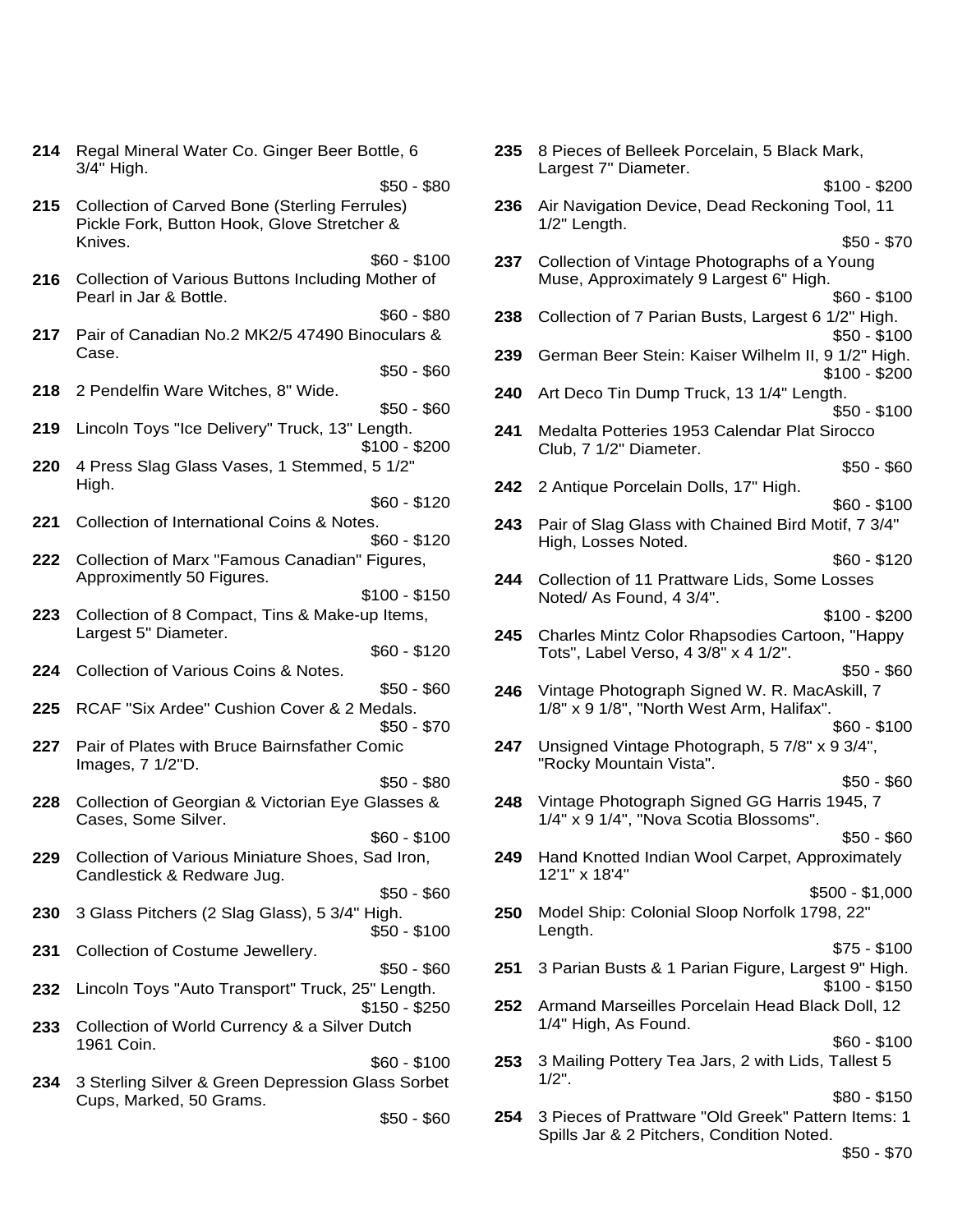| 255 | 8 Pieces of Belleek Porcelain, Largest 4 1/2" High.<br>$$80 - $100$                                     | 276 | Oak Silverwar<br>x 19" x 17 1/2"     |
|-----|---------------------------------------------------------------------------------------------------------|-----|--------------------------------------|
| 256 | 3 Royal Doulton Jugs, Tallest 8 3/4" High,<br>Creamer Broken Handle.                                    | 277 | Collection of 2                      |
| 257 | $$50 - $100$<br>Schoenhut Articulated Wood Body Doll, 13 1/2"                                           |     | 8 1/2" Diamete                       |
|     | High.<br>$$60 - $100$                                                                                   | 278 | Pitcher & Basi<br>Fruit, Unmarke     |
| 258 | 18 China Teacups with Saucers.<br>$$50 - $70$                                                           | 279 | Collection of V                      |
| 259 | Collection of 9 Framed Prints, Largest 10" x 7".<br>$$50 - $80$                                         |     | Manga/ Game                          |
| 260 | Mahogany Frame with Fluted Top & Bottom<br>Features, 26" x 16".                                         | 280 | Collection of 2<br>Bases, 3 1/2"D    |
| 261 | $$50 - $80$<br>Photograph Signed W.(Wallace) R. MacAskill, 7<br>1/4" x 9", Sunrise at Cape Smokey, NS". | 281 | Collection of V                      |
| 262 | $$60 - $100$<br>Vintage Photograph Signed M.L. Hawkley,                                                 | 282 | Collection of G                      |
|     | Vancouver, BC, Copyright 1926, 7 1/8" x 19".<br>$$60 - $100$                                            | 283 | Collection of C<br>$1/2$ ".          |
| 263 | Vintage Photograph Signed J.M. Garrison, 6 3/8"x<br>15", Untitled- Tranquil Harbour.<br>$$50 - $60$     | 284 | 3 Asian-Style                        |
| 264 | Unsigned Vintage Photograph, 10" x 13 1/2",<br>"Thunder Mt.  Bella Coola, BC.                           | 285 | Cased Set of I                       |
| 265 | \$50 - \$100<br>Vintage Photograph Signed Walker, 13 1/2" x 5",                                         | 286 | 9 Vintage Pair                       |
| 266 | "Lake's Edge".<br>$$50 - $60$<br>4 Framed Prints of Irish & English Scenes, 11" x                       | 287 | 2 Cigar Boxes<br>& 8 3/4" Wide.      |
|     | $15"$ .<br>$$50 - $80$                                                                                  | 288 | Collection of 5<br>Tallest 8 1/2".   |
| 267 | Green Leather Chair with Foot Stool.<br>$$100 - $150$                                                   | 289 | 4 Tretchikoff P                      |
| 268 | "Auto Lee" M.G. Rear Luggage Rack Trunk, 27<br>$1/2" \times 15"$ .                                      | 290 | <b>Brown Leather</b>                 |
| 269 | $$100 - $200$<br>Collection of Belleek Porcelain, Lid Missing.<br>\$150 - \$200                         | 291 | Model Ship wit<br>& Dated, 29"H      |
| 270 | Black Curio Cabinet, 70" x 20" x 13".<br>$$100 - $200$                                                  | 292 | 7 Frosted Glas                       |
| 271 | Royal Albert "Val D'or" Dinner Service.<br>\$150 - \$300                                                |     | Tallest 10 1/4"                      |
| 272 | 3 Commemorative Plates: Benjamin Disraeli/ John<br>A MacDonald/Bishop of Manchester, 9 1/2"D.           | 293 | Collection of H                      |
| 273 | \$100 - \$180<br>5 Pieces of Belleek China, Largest 7 1/2".<br>$$50 - $70$                              | 294 | Collection of: 5<br>& 1 Copeland,    |
| 274 | Beswick Draft Horse, 8 5/8" High.<br>$$50 - $70$                                                        | 295 | 3 Reference B<br><b>Cheese Dishe</b> |
| 275 | Collection of 7 Prattware Lids, All 4 1/2" Diameter.<br>$$100 - $200$                                   | 296 | 1960's Sony T                        |

| 4 1/2" High.<br>$$80 - $100$    | 276 | Oak Silverware Chest with Brass Handles, 10 1/2"<br>x 19" x 17 1/2".                    |
|---------------------------------|-----|-----------------------------------------------------------------------------------------|
| gh,                             |     | $$100 - $200$                                                                           |
| $$50 - $100$                    | 277 | Collection of 20 Prattware Plates, Various Scenes,<br>8 1/2" Diameter, Condition Noted. |
| , 13 1/2"                       |     | $$60 - $120$                                                                            |
| $$60 - $100$                    | 278 | Pitcher & Basin Set (5 Piece), Black Ground with<br>Fruit, Unmarked.                    |
|                                 |     | $$50 - $100$                                                                            |
| $$50 - $70$<br>$10" \times 7".$ | 279 | Collection of Various Gundam Figures / DVD's/<br>Manga/ Games.                          |
| $$50 - $80$                     |     | $$50 - $70$                                                                             |
| ottom                           | 280 | Collection of 21 Toothpaste Pot Lids, Some with<br>Bases, 3 1/2"D.                      |
| $$50 - $80$                     |     | $$100 - $200$                                                                           |
| cAskill, 7                      | 281 | Collection of Victorian Door Hardware.                                                  |
|                                 |     | $$60 - $120$                                                                            |
| $$60 - $100$<br>ley,            | 282 | Collection of German Steins, Tallest 7 1/2" High.<br>\$50 - \$80                        |
| x 19".                          | 283 | Collection of Old Bottles, Condition Noted, 3" - 11                                     |
| $$60 - $100$                    |     | $1/2$ ".                                                                                |
| son, 6 3/8"x                    |     | $$50 - $100$                                                                            |
|                                 | 284 | 3 Asian-Style Dishes, 9 1/2" Diameter.                                                  |
| $$50 - $60$                     |     | $$50 - $60$                                                                             |
| 3 1/2",                         | 285 | Cased Set of Dominos, 11 1/8" Length.                                                   |
| $$50 - $100$                    |     | \$50 - \$60                                                                             |
| $1/2" \times 5",$               | 286 | 9 Vintage Painted Wood Dragoon Guardsmen.<br>$$50 - $60$                                |
|                                 | 287 | 2 Cigar Boxes: Ramon Granada & Looardo, 9 1/2"                                          |
| $$50 - $60$                     |     | & 8 3/4" Wide.                                                                          |
| າes, 11" x                      |     | $$60 - $100$                                                                            |
| $$50 - $80$                     | 288 | Collection of 5 Herend, Hungarian Figurines,<br>Tallest 8 1/2".                         |
|                                 |     | $$50 - $80$                                                                             |
| \$100 - \$150                   | 289 | 4 Tretchikoff Prints.                                                                   |
| runk, 27                        |     | \$50 - \$60                                                                             |
|                                 | 290 | Brown Leather Dog Motif Chair with Foot Stool.                                          |
| \$100 - \$200                   |     | $$100 - $150$                                                                           |
| sing.                           | 291 | Model Ship with Stand, "Wander Meer Jr", Signed                                         |
| \$150 - \$200                   |     | & Dated, 29"H.                                                                          |
|                                 |     | \$80 - \$200                                                                            |
| \$100 - \$200                   | 292 | 7 Frosted Glass Candlesticks: 3 Pairs/ 1 Single.<br>Tallest 10 1/4"H.                   |
| \$150 - \$300                   |     | \$60 - \$120                                                                            |
| sraeli/ John                    | 293 | Collection of Hot Wheels.                                                               |
| ) 1/2"D.                        |     | $$50 - $80$                                                                             |
| \$100 - \$180<br>2".            | 294 | Collection of: 5 Pieces Jasperware, 4 Wedgwood<br>& 1 Copeland, 6 1/4" High             |
| $$50 - $70$                     |     | \$50 - \$100                                                                            |
|                                 | 295 | 3 Reference Books: Parian Ware, Dudson &                                                |
| $$50 - $70$                     |     | Cheese Dishes.                                                                          |
| " Diameter.                     |     | $$50 - $60$                                                                             |
| \$100 - \$200                   | 296 | 1960's Sony Transistor Radio, TR-730.                                                   |
|                                 |     | $$60 - $100$                                                                            |